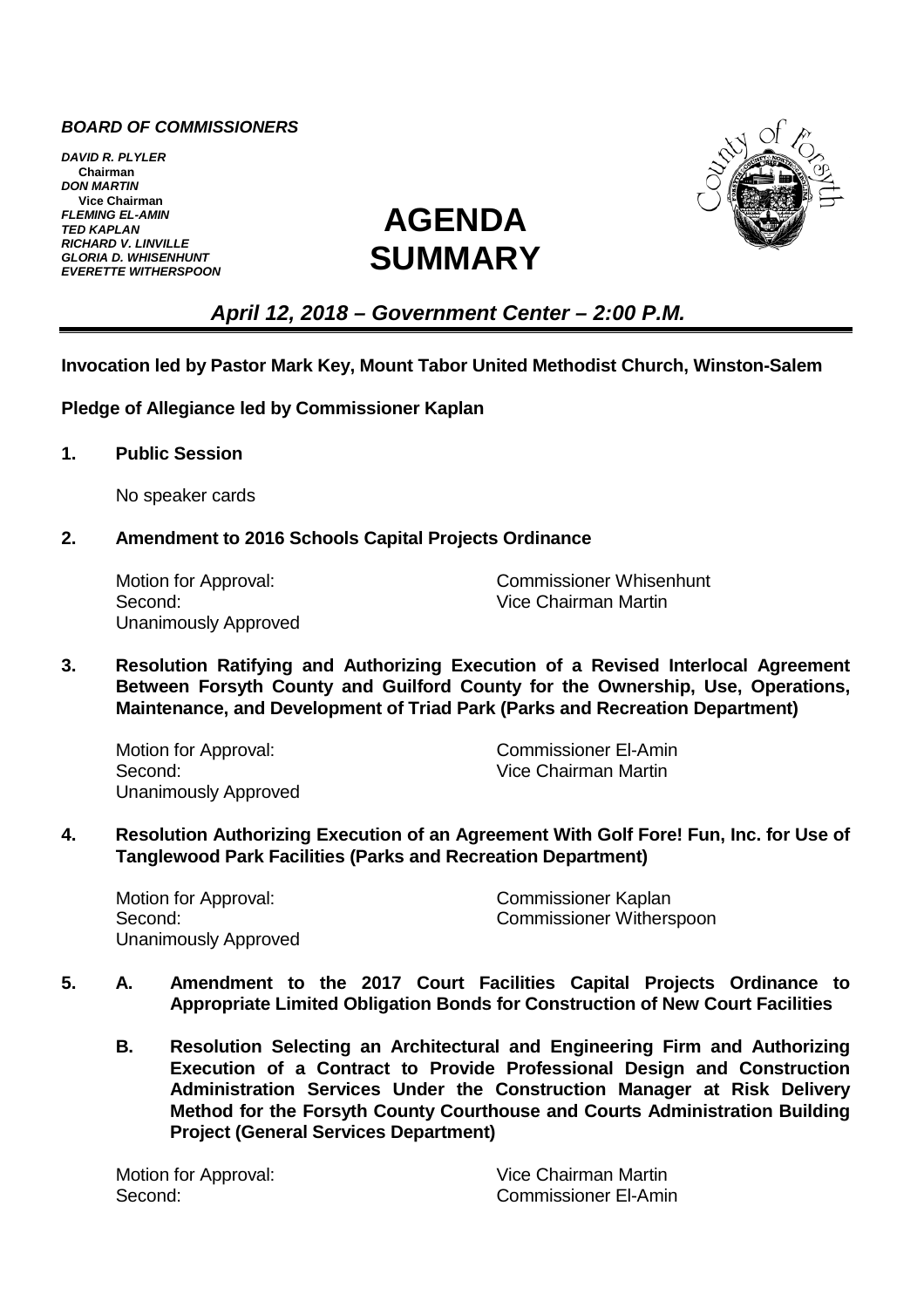Unanimously Approved

- **6. A. Resolution Authorizing Execution of an Agreement to Purchase a Small Piece of Real Property Adjacent to Tanglewood Business Park From Southwest Athletics, Inc. (Community and Economic Development Department)**
	- **B. Resolution Authorizing the Grant and Execution of an Access Easement to Southwest Athletics, Inc. Across Portions of 7505 Topsider Drive, Clemmons, N.C. for Vehicular and Pedestrian Ingress, Egress, and Regress**
	- **C. Resolution Authorizing the Grant and Execution of an Easement Across Portions of Tanglewood Business Park Property, Lot 1, to Facilitate the Construction, Operation, and Maintenance of a Permanent Sewer Line**

Second: Commissioner El-Amin Unanimously Approved

Motion for Approval: Commissioner Witherspoon

**7. Resolution Authorizing Execution of an Agreement Providing Options for Repurchase of Lot 1 of Tanglewood Business Park**

Unanimously Approved

Motion for Approval: Commissioner Whisenhunt Second: Second: Commissioner Witherspoon

**8. Resolution Authorizing the Creation of a Fair Chance Employment Policy to Ensure That the Hiring Practices of the County Do Not Unfairly Deny Employment to People With Criminal Conviction Records Which Are Not Job Related**

Second: Vice Chairman Martin Unanimously Approved

Motion for Approval: Commissioner El-Amin

- **9. A. Option A Resolution Authorizing Execution of the Engagement Letter and Audit Contract With Cherry Bekaert LLP to Complete the Annual Independent Audit for Forsyth County for Fiscal Year 2017-2018 (Finance Department)**
	- **B. Option B Resolution Rejecting All Proposals for Auditing Services, Selecting Elliott Davis, PLLC, and Authorizing Execution of an Engagement Letter and Audit Contract With Elliott Davis, PLLC to Complete the Annual Independent Audit for Forsyth County for Fiscal Years 2017-2018, 2018-2019, and 2019-2020, Subject to Approval by the Secretary of the Local Government Commission (Finance Department)**

Motion to Approve Option B: Vice Chairman Martin Second: Commissioner Whisenhunt

Approved by a majority vote of five (5) to two (2), with Commissioners Kaplan, Linville Martin, Plyler and Whisenhunt voting in favor of and Commissioners El-Amin and Witherspoon voting in opposition to the motion.